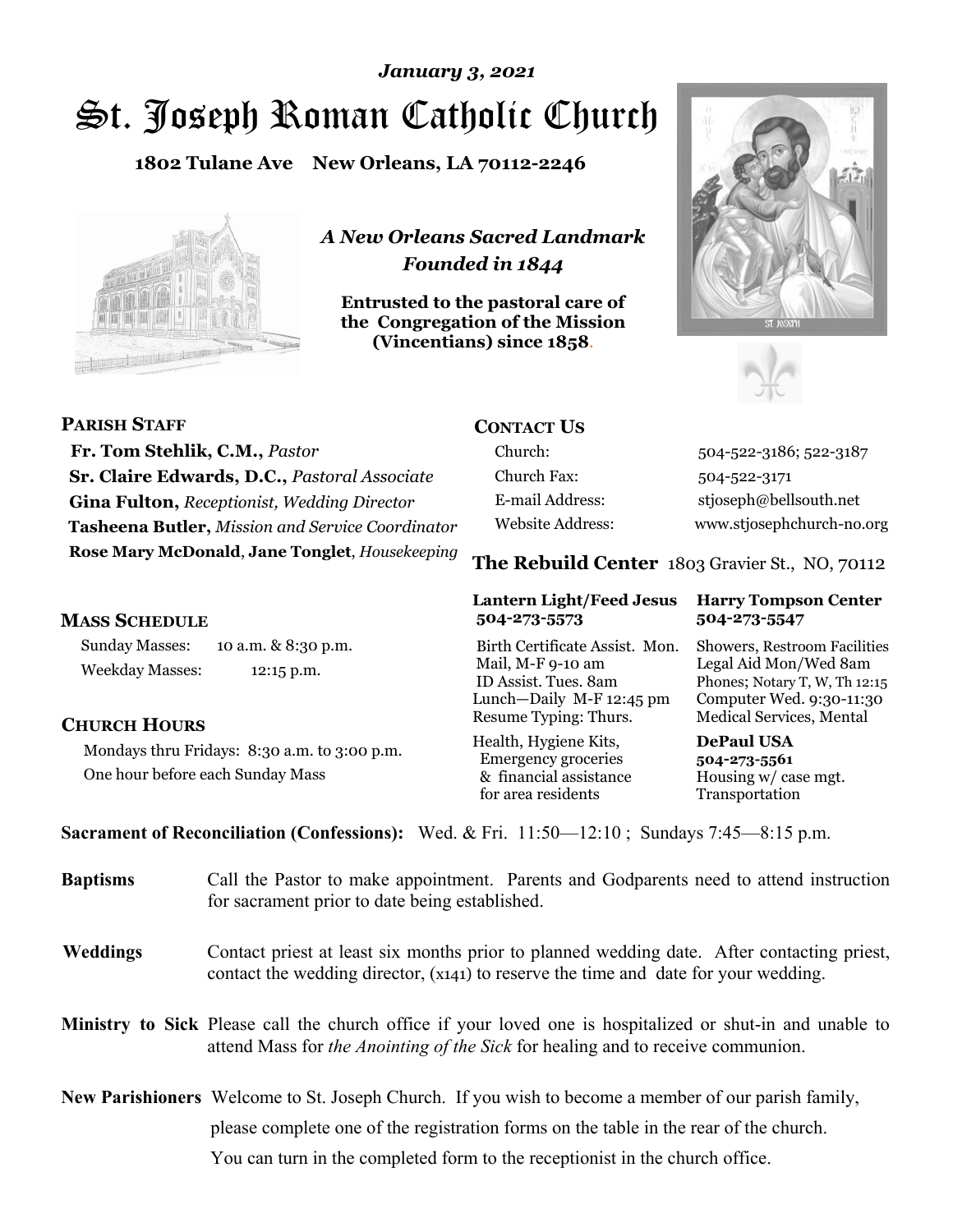## **Epiphany of Our Lord January 3, 2021**



 **10:00 am Rosalie Blady** 

 **8:30 pm** *St. Joseph Parishioners and Benefactors*

| Monday, January 4, 2021—St. Elizabeth Ann Seton                     | <i>Jan.</i> 3, One in Faith $\#974$<br>Sunday,                          |  |
|---------------------------------------------------------------------|-------------------------------------------------------------------------|--|
| 12:15 pm Intentions of the BVM; + Donald Ward                       | READINGS FOR THE WEEK                                                   |  |
| Tuesday, January 5, 2021—St. John Neumann                           | Monday: 1 Jn 1:5 - 2:2; Ps 124:2-8: Mt:13-18                            |  |
| 12:15 pm Eddie Durham +                                             | Tues.: 1 Jn 2:3-11; Ps 96:1-6; Lk 2:22-35                               |  |
| Wednesday, January 6, 2021—St. Andre Bessette                       | Wed.: 1 Jn 2:12-17; Ps 96:7-10; Lk 2:36-40                              |  |
| 12:15 pm Jane Tonglet                                               | Thursday: 1 Jn 2:18-21; Ps 96:1-13; Jn 1:1-18                           |  |
| Thursday, January 7, 2021-St. Raymond of Penafort                   | Fri.: Nm 6:22-27; Ps 67; Gal 4:4-7; Lk 2:16-21                          |  |
| 12:15 pm Vigil Mass $+$ Fr. Francis Penino                          | Sat: 1 Jn 2:22-28; Ps 98:1-4; Jn 1:19-28                                |  |
| Friday, January 8, $2021$ —<br>Susan Spulutto; Genet Hogan & Family | Sunday: Is 60:1-6; Ps 72:1-2, 7-8, 10-13;<br>Eph 3:2-3a, 5-6; Mt 2:1-12 |  |

### **YOUR PRAYERS ARE ASKED FOR THE FOLLOWING PARISHIONERS , WHO ARE IN NEED OF HEALING:**

 Dorothy Alexander, Jorge Arzuaga, Beatrice Augustin, Anthony Blaise, Clarke Bordelon, Lawrence & Mamie Brown, Angelle Campbell; John & Cindi Caron, Julianna Chevalier; Sue Dakote, Mary Duet, John & Kathleen Gebbia, Sylvia Daily-Powell, Joseph Delay, Terry Eggleston, Linda Elwood, Heather Faircloth, Frances Fiegler, Darrell & Ramona Ford, Donald Frazier, June & Mark Eiserloh, Shirley Gaither, Roselyn Hansen, John Hakanson, Sarah Hollier-Watkins, Marvin Johnston, Jim Karam, Bill Kroetz, Ken & Bette Kussman, Nowell Lacking, Landy Lanza, James Leung, Andrew Marino, Sara Marino, Karen McCoy, Donna Moore, Maura O'Donovan, CHF, Tina Roderfeld, Bernie Saul; Pippy Sanders, Louise Sonnier, Mel & Gaspar Schiro; Theard Simms, Fr. Tom Stehlik, CM, Virginia Stehlik, Malcolm Taylor, Jane Tonglet, Fritz & George Tripkovich, Corliss Truhill; Georgiana Prevost, Marion Vaughn, Juanita Ware, Cathleen Ward, Warren Webster, Mary Willis, Lynn Williams, C & JA Slocum.

## **2021– A Culture of Care as a Path to Peace** Pope Francis

VATICAN CITY — Pope Francis appealed for a "culture of care" in his message for the 2021 World Day of Peace. "The culture of care … calls for a common, supportive and inclusive commitment to protecting and promoting the dignity and good of all, a willingness to show care and compassion, to work for reconciliation and healing, and to advance mutual respect and acceptance. "May we never yield to the temptation to disregard others, especially those in greatest need, and to look the other way; instead, may we strive daily, in concrete and practical ways, to form a community composed of brothers and sisters who accept and care for one another."

"The early Christians shared what they had, so that no one among them would be in need. They strove to make their community a welcoming home, concerned for every human need and ready to care for those most in need. It became customary to make voluntary offerings in order to feed the poor, bury the dead and care for orphans, the elderly and victims of disasters like shipwrecks," he said. The pope also said that the principles of the Church's social doctrine served as the basis for a culture of care.

He highlighted the principles of care for the dignity and rights of each person, care for the common good, care through solidarity, and care and protection of creation. The World Day of Peace — instituted by St. Paul VI in 1968 — is celebrated each year on Jan. 1. The pope provides a message for the occasion, which is sent to foreign ministers around the world. The pope's message for the 2021 World Day of Peace is entitled, "A Culture of Care as a Path to Peace." The pope published the message on his 84th birthday.

Pope Francis also pointed out the "educating people to care begins in the family, the natural and fundamental nucleus of society, in which we learn how to live and relate to others in a spirit of mutual respect." Pope Francis began his message for the World Day of Peace by saying that he had been thinking especially for all those who lost family members or loved ones, and all who lost their jobs in 2020.